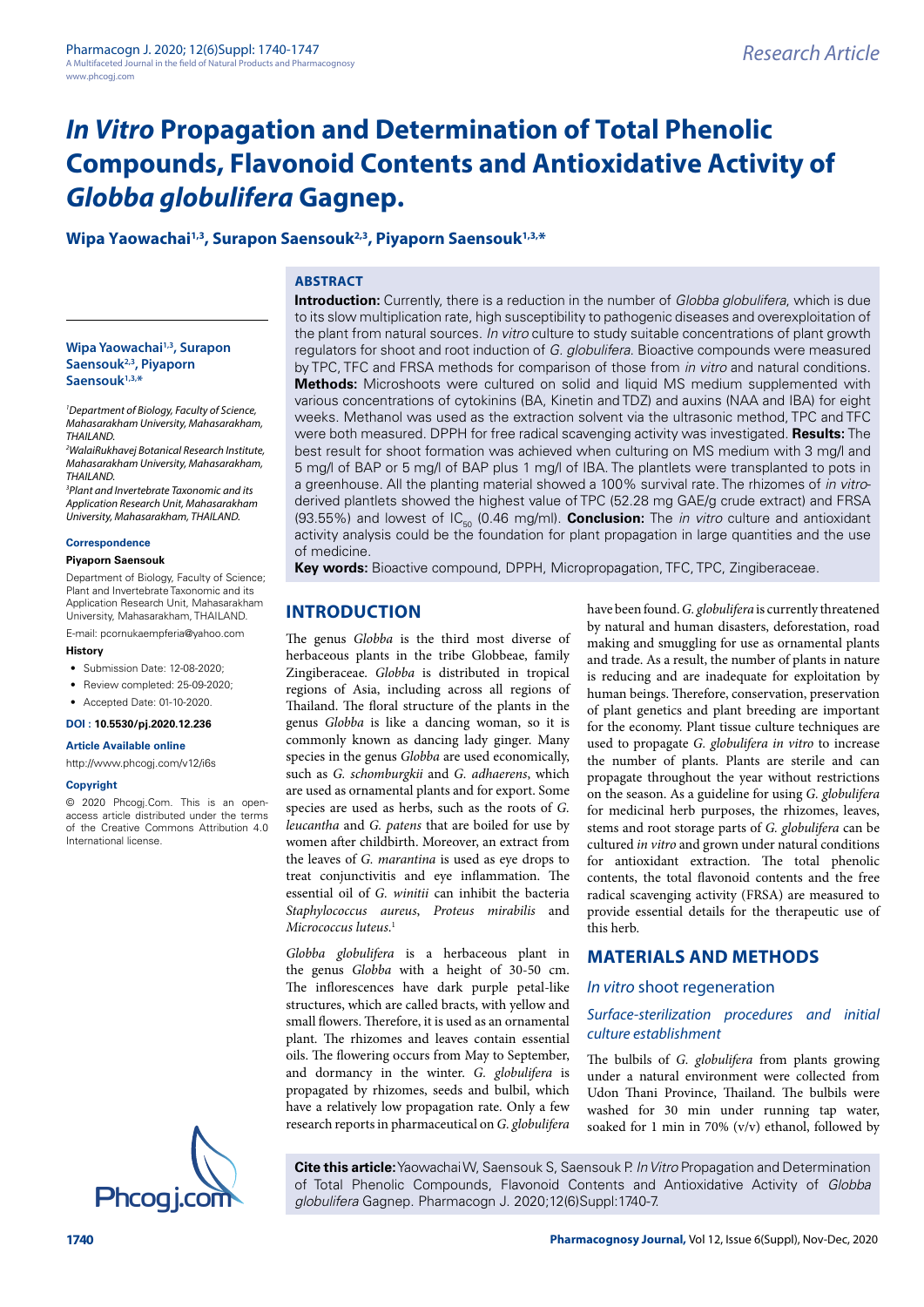disinfection with 20% and 15% sodium hypochlorite (NaOCl) for 20 min and 15 min under aseptic conditions, respectively. Then, rinsed in sterilized distilled water three times for 5 min. Initially, the bulbils were grown on MS medium (Murashige and Skoog)<sup>2</sup> supplement with a combination of 2.0 mg/l BAP with 1.0 mg/l NAA.

#### *Shoot multiplication*

The shoot explants were transferred to solid MS medium supplemented with various concentrations of plant growth regulators. The plant growth regulators were BAP (0, 1.0, 2.0, 3.0, 4.0 and 5.0 mg/l), Kinetin (0, 1.0, 2.0, 3.0, 4.0 and 5.0 mg/l), BAP (1.0, 2.0, 3.0, 4.0 and 5.0 mg/l) in combination with NAA (0.5 and 1 mg/l), BAP (1.0, 2.0, 3.0, 4.0 and 5.0 mg/l) in combination with IBA (0.5 and 1 mg/l), Kinetin (1.0, 2.0, 3.0, 4.0 and 5.0 mg/l) in combination with NAA (0.5 and 1 mg/l) and Kinetin (1.0, 2.0, 3.0, 4.0 and 5.0 mg/l) in combination with IBA (0.5 and 1 mg/l). The MS liquid medium supplemented with 3.0 mg/l of Kinetin in combination with 0.5 mg/l of NAA (Parida *et al.*)<sup>3</sup>, 2.0 mg/l of BAP (Chuengpanya *et al*.) 4 and 2.0 mg/l of TDZ (Saensouk et al.)<sup>5</sup> was used for the culture media. The explants were cultured on liquid and solid (7 g/l of bacto agar) MS media to study the effect of the type of media. For all media, the pH was modified to 5.7–5.8 and the media was autoclaved at 121 ºC for 15 min, with 10 replications for each procedure. Mean number of shoots, mean length of shoot (cm), mean number of roots and mean length of root (cm) per explant were measured. Cultures were incubated with fluorescent lamps at  $25 \pm 2$  °C under a 16 h photoperiod for eight weeks.

#### *Acclimatization*

The plantlet was kept at room temperature for four weeks and then after culturing in the MS medium for another eight weeks. The plantlets had shoots and roots that were well established, and they were 6-8 cm in height. Then the plantlets were removed from the glass bottle. The roots were gently washed in running tap water to remove the crop media debris and transferred to the greenhouse for eight weeks in plastic pots containing soil, sand and soil mixed with sand (1:1 w/w). The survival rate, mean number of shoots, mean length of shoot (cm), mean number of leaves, mean length of leaf (cm) and mean width of leaf (cm) per plantlet were measured for eight weeks.

### Bioactive Compounds

### *Plant material*

*In vitro*-derived plantlets for one year and those derived from natural conditions were used as the plant material. The parts of *G. globulifera* used in the study were the rhizomes, root storage, leaves and pseudostems. Healthy plants were selected, wash thoroughly with running tap water and cut into small pieces. The pieces of *G. globulifera* were first frozen for 12 hours at -80 ºC, and then quickly put into a freeze dryer. Ground thoroughly with a herb grinder, and then the specimens were stored in a desiccant jar.

#### *Antioxidant extraction*

Antioxidant extraction was according to the procedure described by An *et al.*<sup>6</sup> with modifications. For this, 5 g of *G. globulifera* explant powder was precisely weighed, then added to 30 ml 80% methanol. Each different explant was extracted ultrasonically for 30 min three times and filtered. The methanol was removed in a freeze dryer through drying. The extraction procedure was repeated three times. The sample solution was prepared from the crude extract. For this, 1 mg of the crude extract was added into the microcentrifuge tube, and then 1 ml of 80% methanol was added and mixed with a vortex (1 mg/ml stock solution).

## *Determination of total phenolic contents (TPC)*

The total phenolic contents in the extracts was determined using the Folin–Ciocalteu assay as describe by Lister *et al*. 7 with modification. Samples (100 µl) were added to a microcentrifuge tube that contained 500 µl of 10% (v/v) Folin–Ciocalteu phenol reagents. They were mixed and incubated in a dark place for 1 min. Then a solution of 400 µl of 7.5% (w/v) sodium carbonate was added to the mixture, and then placed in the dark for 30 min. Then 80% (v/v) methanol was used as a blank. The absorbance was measured at 765 nm using a spectrophotometer. Gallic acid (3-100 mg/l) was used as a standard. The total phenolic content was expressed as mg gallic acid equivalent per gram of crude extract (mg GAE/g crude extract).

#### *Determination of total flavonoid contents (TFC)*

TFC in the extract was determined using the Aluminium trichloride method as describe by Zhishen et al.<sup>8</sup> with modification. Initially, 50 µl of each sample was added to a microcentrifuge tube. Then 30 µl of 5% (w/v)  $\text{NaNO}_2$  was added to the mixture, and after 6 min it was placed in the dark, 60  $\mu$ l of 10% (w/v) AlCl<sub>3</sub> was added. After 6 min in the dark, and 300 µl of 1 M NaOH was added. Following this, 560 µl of deionize water was added to the reaction and mixed well. Then 80% (v/v) methanol was used as a blank. The absorbance was measured at 510 nm using a spectrophotometer. Catechin (3-200 mg/l) was used as the standard. TFC was expressed as mg catechin equivalent per gram of crude extract (mg CE/g crude extract).

#### *Determination of DPPH radical scavenging assay*

2,2-Diphenyl-1-picrylhydrazyl (DPPH), which is stable, was used to determine the free radical scavenging capacity as described by Yen and Hsieh<sup>9</sup> with modification. For this, 335 µl of a range of dilutions of the extracts (0.05-1 mg/ml) was added to 665 µl of 0.2 mM DPPH solution in methanol and mixed well, and after this it was incubated at room temperature in the dark for 30 min. The absorbance was measured at 510 nm using a spectrophotometer. The absorbance was used to calculate the free radical scavenging activity (FRSA, %) with the equation: %FRSA =  $[(A_{\text{blank}}-A_{\text{Sample}})/A_{\text{blank}}]$  x 100. The half maximal inhibitory concentration  $(IC_{50})$  was determined from the plotted graph of %FRSA and scavenging activity against the concentration of the sample extracts. The scavenging ability of the antioxidants by the IC<sub>50</sub> value of each sample was compared with the IC<sub>50</sub> values of ascorbic acid.

### Statistical analysis

The experiments were conducted using a completely randomized design (CRD). Data were analyzed for significance using ANOVA and differences were contrasted using a Duncan's multiple range test (*p*<0.05) with the SPSS program version 15.

# **RESULTS**

## *In vitro* shoot regeneration

Microshoots of *G. globulifera* (1 cm length) were cultured on MS solid medium for eight weeks with various concentrations of a plant growth regulator for shoot and root formation. The highest number of shoots was obtained on the medium supplemented with 3 mg/l and 5 mg/l of BAP (4.40 shoots/explant). The best shoot length was observed on 3 mg/l of BAP (2.67 cm). The highest average number of roots per shoot and the best root length were observed in 5 mg/l and 4 mg/l of BAP, respectively (24.20 roots/explant and 1.67 cm) (Table 1 and Figure 1). The MS medium containing 5 mg/l of Kinetin showed the highest number of shoots (4.80 shoots/explant), shoot length (2.42 cm), average number of roots (23.20 roots/explant) and root length (2.26 cm) (Table 2 and Figure 1).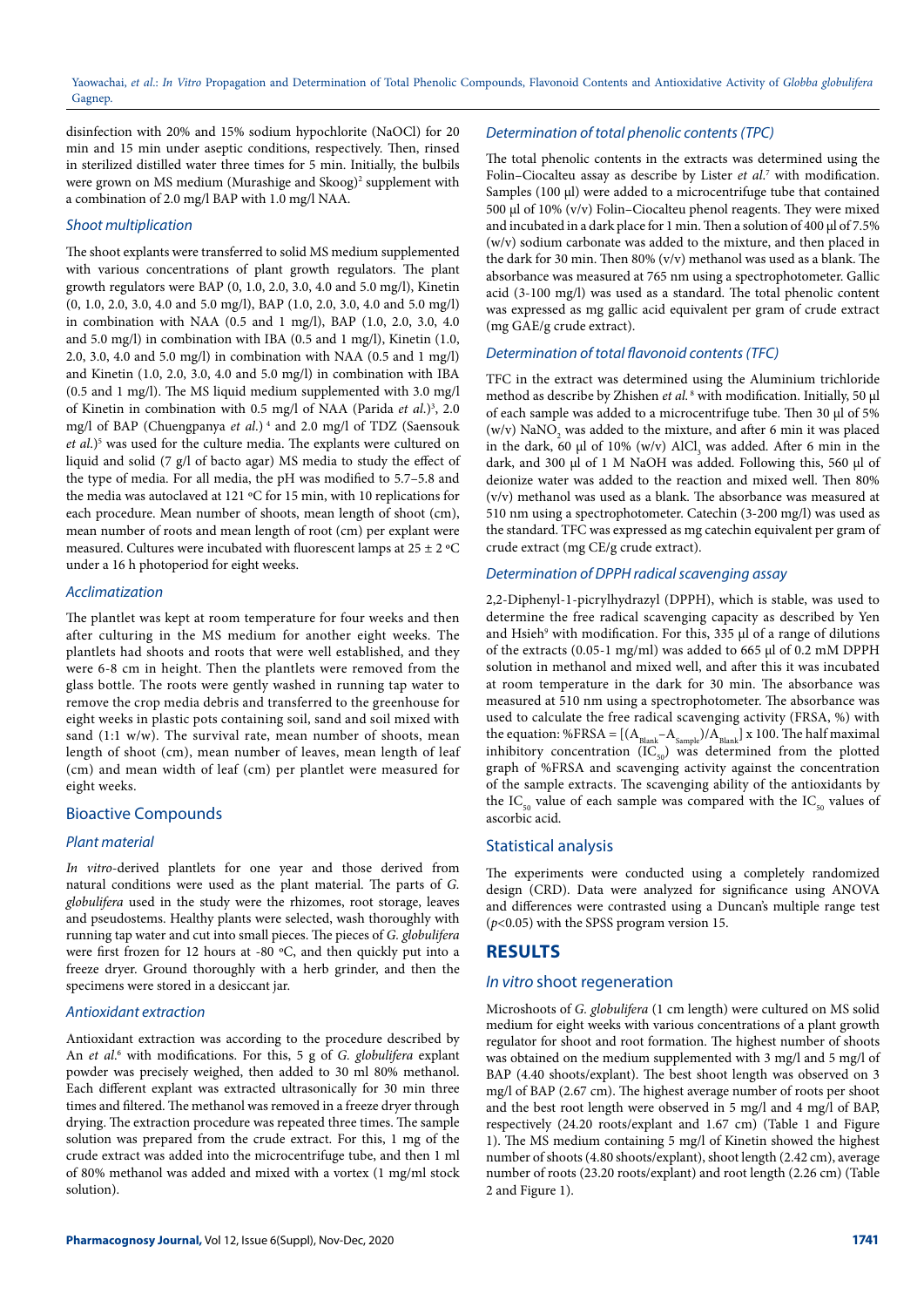| <b>BAP</b><br>(mq/l) | Average no. of<br>shoots/explant<br>mean $\pm$ SE | Average shoot<br>length (cm)<br>mean $\pm$ SE | Average no. of<br>roots/explant<br>mean $\pm$ SE | <b>Average root</b><br>length (cm)<br>mean $\pm$ SE |
|----------------------|---------------------------------------------------|-----------------------------------------------|--------------------------------------------------|-----------------------------------------------------|
| $\mathbf{0}$         | $2.60 + 0.22^{\circ}$                             | $1.07 \pm 0.06^{\circ}$                       | $11.90 \pm 1.14$ <sup>d</sup>                    | $0.69 \pm 0.04$ <sup>d</sup>                        |
| ш                    | $3.10 \pm 0.23$ bc                                | $1.36 \pm 0.03$ <sup>d</sup>                  | $13.20 \pm 0.55$ <sup>d</sup>                    | $1.20 \pm 0.04$ <sup>c</sup>                        |
| $\overline{2}$       | $3.50 \pm 0.27^{\rm b}$                           | $1.52 \pm 0.05$ <sup>d</sup>                  | $20.00 + 0.49^{\circ}$                           | $1.21 \pm 0.02$ <sup>c</sup>                        |
| 3                    | $4.40 \pm 0.22$ <sup>a</sup>                      | $2.67 \pm 0.10^a$                             | $21.20 \pm 0.79$ <sup>bc</sup>                   | $1.33 \pm 0.05$ <sup>c</sup>                        |
| $\overline{4}$       | $4.10 \pm 0.28$ <sup>ab</sup>                     | $2.10 \pm 0.06$ °                             | $22.80 \pm 0.59$ <sup>ab</sup>                   | $1.67 \pm 0.03^{\circ}$                             |
| 5                    | $4.40 \pm 0.31$ <sup>a</sup>                      | $2.38 \pm 0.09^{\rm b}$                       | $24.20 \pm 0.53$ <sup>a</sup>                    | $1.50 \pm 0.07^{\rm b}$                             |

**Table 1: Effect of BAP on shoot and root multiplication of** *G. globulifera* **for eight weeks***.*

Means followed by same letters within each column are not significantly different at *p*≤0.05, according to DMRT

| <b>Kinetin</b><br>(mq/l) | Average no. of<br>shoots/explant<br>mean $\pm$ SE | <b>Average shoot</b><br>length (cm)<br>mean $\pm$ SE | Average no. of<br>roots/explant<br>mean $\pm$ SE | Average root<br>length (cm)<br>mean $\pm$ SE |
|--------------------------|---------------------------------------------------|------------------------------------------------------|--------------------------------------------------|----------------------------------------------|
| $\Omega$                 | $2.60 \pm 0.22$ <sup>c</sup>                      | $1.07 \pm 0.06$ <sup>c</sup>                         | $11.90 \pm 1.14$ <sup>c</sup>                    | $0.69 \pm 0.04$ <sup>d</sup>                 |
|                          | $2.80 \pm 0.25$ <sup>c</sup>                      | $2.11 \pm 0.15$ <sup>c</sup>                         | $19.60 \pm 0.50^{\circ}$                         | $1.52 \pm 0.11^{\circ}$                      |
| 2                        | $3.80 \pm 0.25^{\circ}$                           | $1.96 \pm 0.09$ <sup>c</sup>                         | $18.70 \pm 0.67^{\rm b}$                         | $1.77 \pm 0.12$ <sup>bc</sup>                |
| 3                        | $3.90 \pm 0.28^{\rm b}$                           | $1.95 \pm 0.05^{\circ}$                              | $21.30 \pm 0.73$ <sup>ab</sup>                   | $1.42 \pm 0.06$ <sup>c</sup>                 |
| $\overline{4}$           | $3.80 \pm 0.29^{\rm b}$                           | $2.23 \pm 0.13$ <sup>ab</sup>                        | $22.70 \pm 0.67$ <sup>a</sup>                    | $1.95 \pm 0.07^{\rm b}$                      |
| 5                        | $4.80 \pm 0.29$ <sup>a</sup>                      | $2.42 \pm 0.09^{\text{a}}$                           | $23.20 \pm 0.79$ <sup>a</sup>                    | $2.26 \pm 0.09^{\circ}$                      |

Means followed by same letters within each column are not significantly different at  $p \le 0.05$ , according to DMRT.



**Figure 1:** Multiple shoot formation of *G. globulifera* after eight weeks of cultivation on MS medium supplemented with plant growth regulators. (A. MS (control), B. BAP 3 mg/l, C. BAP 5 mg/l, D. Kinetin 5 mg/l, E. BAP 5 mg/l + IBA 1 mg/l and F. Kinetin 5 mg/l  $+$  NAA 1 mg/l).

The effect of a combination of cytokinins (BA and Kinetin) and auxins (NAA and IBA) showed well-developed shoot and root formation. MS medium supplemented with BAP combination with NAA or IBA had suitable shoot and root multiplication. The highest number of shoots was observed on the medium containing 5 mg/l of BAP plus 1 mg/l of IBA (6.40 shoots/explant) and the best shoot length was found on medium supplemented with 4 mg/l of BAP plus 0.5 mg/l of NAA (2.68 cm). The highest average number of roots and the best root length was observed in 2 mg/l of BAP plus 0.5 mg/l of IBA (34.50 roots/explant)

and 5 mg/l of BAP plus 0.5 mg/l of NAA (1.99 cm), respectively (Table 3). The MS medium supplement with 5 mg/l of Kinetin in combination with 1 mg/l of NAA showed the highest number of shoots (6.50 shoots/explant), shoot length (3.20 cm) and average number of roots (46.50 roots/explant) (Table 4). There were statistically significant differences when comparing the different plant growth regulators on liquid media. The liquid MS medium supplemented with 2.00 mg/l of TDZ show the highest number of shoots (12.25 shoots/explant) (Table 5 and Figure 2).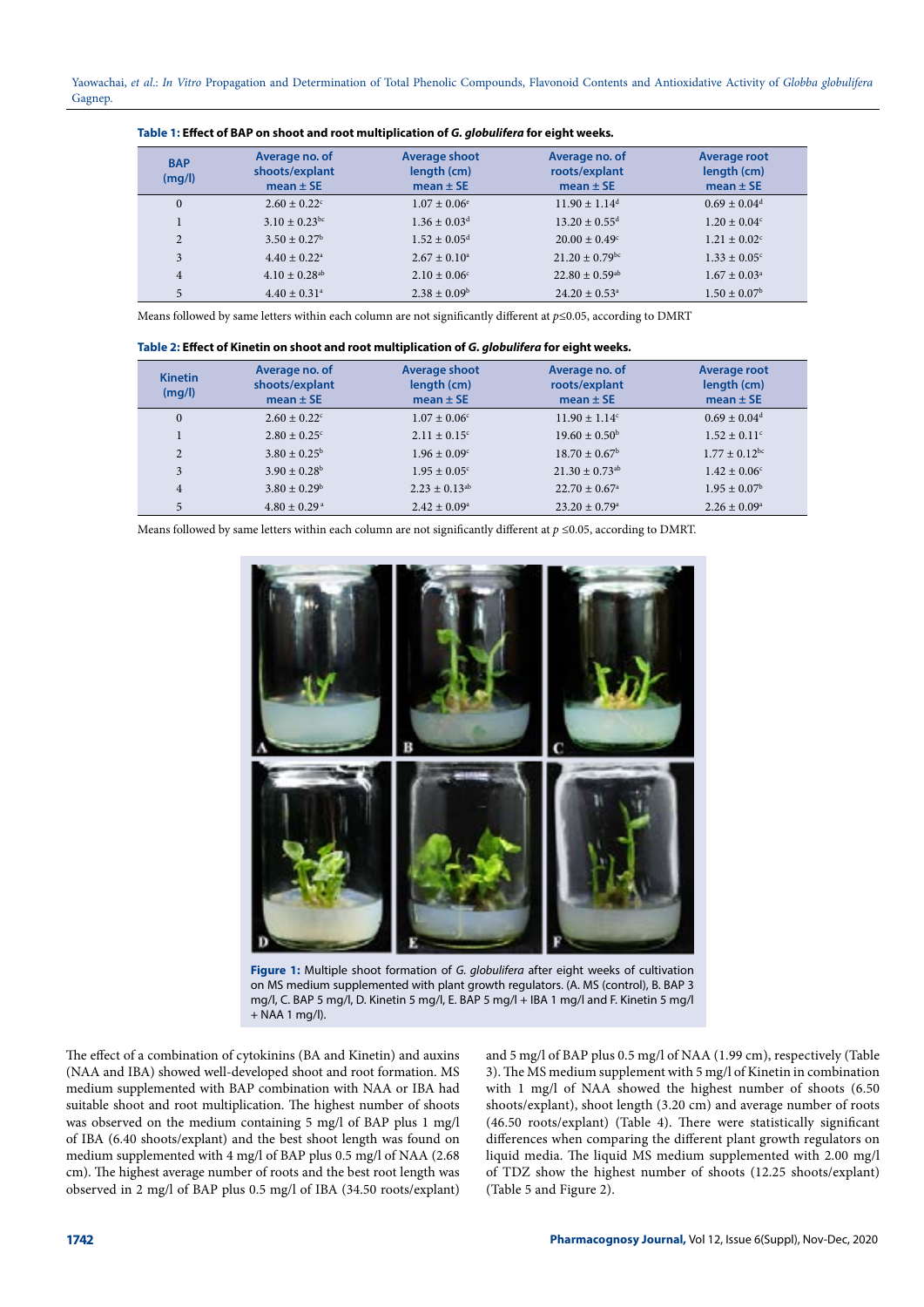| <b>BAP</b><br>(mg/l) | <b>NAA</b><br>(mg/l) | <b>IBA</b><br>(mq/l) | Average no. of<br>shoots/explant<br>mean $\pm$ SE | <b>Average shoot</b><br>length (cm)<br>$mean \pm SE$ | Average no. of<br>roots/explant<br>mean $\pm$ SE | Average root<br>length (cm)<br>mean $\pm$ SE |
|----------------------|----------------------|----------------------|---------------------------------------------------|------------------------------------------------------|--------------------------------------------------|----------------------------------------------|
| $\Omega$             | $\Omega$             | $\mathbf{0}$         | $2.60 \pm 0.22$ <sup>e</sup>                      | $1.07 \pm 0.06$ <sup>f</sup>                         | $11.90 \pm 1.14$ <sup>e</sup>                    | $0.69 \pm 0.04$ <sup>g</sup>                 |
| 1                    | 0.5                  | $\mathbf{0}$         | $4.60 \pm 0.27$ bcd                               | $2.09 \pm 0.11$ bc                                   | $22.60 \pm 1.61$ bcd                             | $1.87 \pm 0.17$ <sup>ab</sup>                |
| $\overline{2}$       | 0.5                  | $\mathbf{0}$         | $4.00 \pm 0.42$ <sup>cd</sup>                     | $2.12 \pm 0.15^{bc}$                                 | $21.50 \pm 2.83$ bcd                             | $1.68 \pm 0.13$ <sup>abcd</sup>              |
| 3                    | 0.5                  | $\mathbf{0}$         | $4.70 \pm 0.40^{bcd}$                             | $1.96 \pm 0.12$ bcde                                 | $20.70 \pm 1.96$ bcd                             | $1.72 \pm 0.12$ <sup>abcd</sup>              |
| 4                    | 0.5                  | $\mathbf{0}$         | $5.00 \pm 0.26$ abcd                              | $2.68 \pm 0.21$ <sup>a</sup>                         | $24.00 \pm 2.17$ bcd                             | $1.92 \pm 0.11$ <sup>a</sup>                 |
| 5                    | 0.5                  | $\boldsymbol{0}$     | $4.40 \pm 0.27$ bcd                               | $2.25 \pm 0.17$ <sup>ab</sup>                        | $23.00 \pm 1.53$ bcd                             | $1.99 \pm 0.13^a$                            |
| $\mathbf{1}$         | 1                    | $\mathbf{0}$         | $5.90 \pm 0.31$ <sup>ab</sup>                     | $2.38 \pm 0.22$ <sup>ab</sup>                        | $27.70 \pm 1.69$ <sup>ab</sup>                   | $1.97 \pm 0.15^{\circ}$                      |
| $\overline{2}$       | 1                    | $\mathbf{0}$         | $4.80 \pm 0.47$ bcd                               | $2.34 \pm 0.23$ <sup>ab</sup>                        | $29.20 \pm 1.87$ <sup>ab</sup>                   | $1.82 \pm 0.16^{\text{abc}}$                 |
| 3                    | $\mathbf{1}$         | $\mathbf{0}$         | $4.10 \pm 0.31$ <sup>cd</sup>                     | $2.28 \pm 0.25^{ab}$                                 | $24.90 \pm 2.48$ bcd                             | $1.92 \pm 0.25^{\circ}$                      |
| 4                    |                      | $\mathbf{0}$         | $4.70 \pm 0.15$ bcd                               | $1.84 \pm 0.11$ <sup>bcde</sup>                      | $23.50 \pm 2.21$ <sub>bcd</sub>                  | $1.40 \pm 0.09$ bcdef                        |
| 5                    | $\mathbf{1}$         | $\Omega$             | $4.40 \pm 0.43$ bcd                               | $1.67 \pm 0.10$ <sup>cde</sup>                       | $17.60 \pm 3.19$ <sup>de</sup>                   | $1.38 \pm 0.21$ bcdef                        |
| 1                    | $\mathbf{0}$         | 0.5                  | $4.30 \pm 0.42$ <sup>cd</sup>                     | $1.68 \pm 0.14$ <sup>cde</sup>                       | $29.50 \pm 2.80$ <sup>ab</sup>                   | $1.10 \pm 0.05$ <sup>fg</sup>                |
| $\overline{2}$       | $\Omega$             | 0.5                  | $4.60\pm0.50^{\rm bcd}$                           | $1.87 \pm 0.15$ <sub>bcde</sub>                      | $34.50 \pm 2.65^{\circ}$                         | $1.53 \pm 0.18$ <sup>abcdef</sup>            |
| 3                    | $\Omega$             | 0.5                  | $4.80 \pm 0.73$ bcd                               | $2.04 + 0.24$ <sub>bcd</sub>                         | $33.70 \pm 6.65^{\circ}$                         | $1.56 \pm 0.20$ <sup>abcdef</sup>            |
| $\overline{4}$       | $\mathbf{0}$         | 0.5                  | $4.50 \pm 0.34$ bcd                               | $1.70 \pm 0.13$ <sup>cde</sup>                       | $18.50 \pm 1.98$ <sup>cde</sup>                  | $1.35 \pm 0.12$ <sup>cdef</sup>              |
| 5                    | $\mathbf{0}$         | 0.5                  | $5.00 \pm 0.21$ <sup>abcd</sup>                   | $1.69 \pm 0.09$ <sup>cde</sup>                       | $22.90 \pm 0.86$ bcd                             | $1.37 \pm 0.04$ <sup>cdef</sup>              |
| 1                    | $\mathbf{0}$         | 1                    | $3.80 \pm 0.49$ <sup>cde</sup>                    | $1.60 \pm 0.11$ <sup>cde</sup>                       | $26.80 \pm 2.57$ <sup>abc</sup>                  | $1.62 \pm 0.27$ <sup>abcde</sup>             |
| $\overline{2}$       | $\mathbf{0}$         | $\mathbf{1}$         | $3.60 \pm 0.37$ <sup>de</sup>                     | $1.51 \pm 0.17$ <sup>def</sup>                       | $21.90 \pm 2.01$ <sub>bcd</sub>                  | $1.17 \pm 0.09$ <sup>ef</sup>                |
| 3                    | $\mathbf{0}$         | $\mathbf{1}$         | $5.20 \pm 0.77$ <sup>abc</sup>                    | $1.43 \pm 0.11$ <sup>ef</sup>                        | $21.40 \pm 3.39$ bcd                             | $1.22 \pm 0.07^{\text{def}}$                 |
| 4                    | $\mathbf{0}$         | $\mathbf{1}$         | $5.90 \pm 0.64$ <sup>ab</sup>                     | $1.60 \pm 0.13$ <sup>cde</sup>                       | $25.10 \pm 2.76$ bcd                             | $1.33 \pm 0.18$ <sup>cdef</sup>              |
| 5                    | $\mathbf{0}$         | $\mathbf{1}$         | $6.40 \pm 0.70$ <sup>a</sup>                      | $2.05 + 0.26$ <sub>bcd</sub>                         | $26.00 \pm 2.45$ <sup>abcd</sup>                 | $1.35 \pm 0.09$ <sup>cdef</sup>              |

Means followed by same letters within each column are not significantly different at *p* ≤0.05, according to DMRT.

Table 4: Effect of combination with Kinetin plus NAA and Kinetin plus IBA on shoot and root multiplication of *G. globulifera* for eight weeks.

| <b>Kinetin</b><br>(mg/l) | <b>NAA</b><br>(mg/l) | <b>IBA</b><br>(mg/l) | Average no. of<br>shoots/explant<br>$mean \pm SE$ | Average shoot<br>length (cm)<br>$mean \pm SE$ | Average no. of<br>roots/explant<br>mean $\pm$ SE | <b>Average root</b><br>length (cm)<br>mean $\pm$ SE |
|--------------------------|----------------------|----------------------|---------------------------------------------------|-----------------------------------------------|--------------------------------------------------|-----------------------------------------------------|
| $\Omega$                 | $\Omega$             | $\Omega$             | $2.60 \pm 0.22^{\rm h}$                           | $1.07 \pm 0.06$ <sup>g</sup>                  | $11.90 \pm 1.14$                                 | $0.69 \pm 0.04$                                     |
| 1                        | 0.5                  | $\mathbf{0}$         | $5.40 \pm 0.52$ <sup>abcd</sup>                   | $1.95 \pm 0.14$ <sup>def</sup>                | $28.40 \pm 1.19^{\text{defgh}}$                  | $1.88 \pm 0.11$ <sup>cde</sup>                      |
| $\overline{2}$           | 0.5                  | $\mathbf{0}$         | $4.70 \pm 0.37$ bcdefg                            | $2.60 \pm 0.21$ <sup>abcd</sup>               | $31.90 \pm 4.10^{bcdef}$                         | $2.13 \pm 0.15^{bc}$                                |
| 3                        | 0.5                  | $\overline{0}$       | $4.60 \pm 0.31$ bcdefg                            | $2.73 \pm 0.38$ <sup>abc</sup>                | $32.20 \pm 3.30$ bcdef                           | $2.32 \pm 0.19$ <sup>ab</sup>                       |
| $\overline{4}$           | 0.5                  | $\mathbf{0}$         | $5.20 \pm 0.65^{\rm abcde}$                       | $3.01 \pm 0.26^{ab}$                          | $36.80 \pm 3.64$ <sub>bcde</sub>                 | $2.50 \pm 0.14$ <sup>a</sup>                        |
| 5                        | 0.5                  | $\Omega$             | $5.70 \pm 0.60$ <sup>ab</sup>                     | $2.98 \pm 0.27$ <sup>ab</sup>                 | $38.60 \pm 3.59$ abc                             | $2.49 \pm 0.19$ <sup>a</sup>                        |
|                          | $\mathbf{1}$         | $\mathbf{0}$         | $4.00 \pm 0.30$ <sup>defg</sup>                   | $2.66 \pm 0.27$ <sup>abcd</sup>               | $32.70 \pm 4.35$ bcdef                           | $1.96 \pm 0.18$ <sup>cd</sup>                       |
| $\overline{2}$           | $\mathbf{1}$         | $\mathbf{0}$         | $4.50 \pm 0.22$ bcdefg                            | $3.00 \pm 0.35^{ab}$                          | $40.20 \pm 3.22$ <sup>ab</sup>                   | $1.97 \pm 0.11$ <sup>cd</sup>                       |
| $\overline{3}$           | $\mathbf{1}$         | $\mathbf{0}$         | $4.30 \pm 0.21$ bcdefg                            | $2.56 \pm 0.21$ <sup>abcd</sup>               | $33.00 \pm 2.82$ bcdef                           | $1.83 \pm 0.06$ <sup>cdef</sup>                     |
| $\overline{4}$           | $\mathbf{1}$         | $\mathbf{0}$         | $5.50 \pm 0.37$ <sup>abc</sup>                    | $2.83 \pm 0.31$ <sup>abc</sup>                | $37.90 \pm 5.10$ <sup>abcd</sup>                 | $1.75 \pm 0.13$ <sup>defg</sup>                     |
| 5                        | $\mathbf{1}$         | $\mathbf{0}$         | $6.50 \pm 0.50^{\text{a}}$                        | $3.20 \pm 0.32$ <sup>a</sup>                  | $46.50 \pm 3.43^{\circ}$                         | $1.96 \pm 0.13$ <sup>cd</sup>                       |
|                          | $\mathbf{0}$         | 0.5                  | $3.70 \pm 0.26$ <sup>fgh</sup>                    | $1.50 \pm 0.11$ <sup>fg</sup>                 | $17.80 \pm 1.54$ <sup>ij</sup>                   | $1.19 \pm 0.06^{\mathrm{i}}$                        |
| $\overline{2}$           | $\mathbf{0}$         | 0.5                  | $4.60 \pm 0.27$ bcdefg                            | $1.97 \pm 0.13^{\text{def}}$                  | $26.00 \pm 2.34^{\rm fghi}$                      | $1.52 \pm 0.04^{\rm fghi}$                          |
| 3                        | $\mathbf{0}$         | 0.5                  | $4.70 \pm 0.33$ bcdefg                            | $1.74 \pm 0.14$ <sup>efg</sup>                | $25.70 \pm 2.82$ <sup>fghi</sup>                 | $1.43 \pm 0.06$ <sup>ghi</sup>                      |
| $\overline{4}$           | $\mathbf{0}$         | 0.5                  | $5.50 \pm 0.56$ <sup>abc</sup>                    | $2.14 \pm 0.20$ <sup>cdef</sup>               | $28.30 \pm 3.09$ defgh                           | $1.45 \pm 0.11$ <sup>ghi</sup>                      |
| 5                        | $\overline{0}$       | 0.5                  | $4.60 \pm 0.76$ bcdefg                            | $2.45 \pm 0.30^{\text{abcde}}$                | $29.90 \pm 4.09$ <sup>cdefg</sup>                | $1.48 \pm 0.06$ <sup>fghi</sup>                     |
| 1                        | $\mathbf{0}$         | $\mathbf{1}$         | $3.50 \pm 0.17$ <sup>gh</sup>                     | $1.63 \pm 0.04$ <sup>fg</sup>                 | $20.10 \pm 1.50$ <sup>ghij</sup>                 | $1.39 \pm 0.02$ <sup>ghi</sup>                      |
| $\overline{2}$           | $\mathbf{0}$         | $\mathbf{1}$         | $4.10 \pm 0.46^{\text{cdefg}}$                    | $2.14 \pm 0.12$ <sup>cdef</sup>               | $27.10 \pm 1.73$ efghi                           | $1.55 \pm 0.08^{\text{efgh}}$                       |
| 3                        | $\mathbf{0}$         | $\mathbf{1}$         | $3.90 \pm 0.38$ <sup>efg</sup>                    | $1.59 \pm 0.13$ <sup>fg</sup>                 | $18.70 \pm 2.13$ hij                             | $1.27 \pm 0.04^{\text{hi}}$                         |
| $\overline{4}$           | $\mathbf{0}$         |                      | $5.10 \pm 0.43$ bcdefg                            | $2.19 \pm 0.20$ <sup>cdef</sup>               | $28.80 \pm 2.40^{\text{cdefg}}$                  | $1.62 \pm 0.07^{\rm defgh}$                         |
| 5                        | $\mathbf{0}$         |                      | $4.10 \pm 0.48$ <sup>cdefg</sup>                  | $2.38 \pm 0.27$ bcde                          | $23.10 \pm 2.00$ <sup>fghi</sup>                 | $1.65 \pm 0.06$ <sup>defg</sup>                     |

Means followed by same letters within each column are not significantly different at *p* ≤0.05, according to DMRT.

#### Table 5: Effect of liquid medium supplemented with Kinetin, NAA, BAP and TDZ on shoot and root multiplication of *G. globulifera* for eight weeks.

| <b>Kinetin</b><br>(mq/l) | <b>NAA</b><br>(mq/l) | <b>BAP</b><br>(mq/l) | <b>TDZ</b><br>(mg/l) | Average no. of<br>shoots/explant<br>mean $\pm$ SE | Average shoot<br>length (cm)<br>mean $\pm$ SE | Average no. of<br>roots/explant<br>mean $\pm$ SE | Average root<br>length (cm)<br>mean $\pm$ SE |
|--------------------------|----------------------|----------------------|----------------------|---------------------------------------------------|-----------------------------------------------|--------------------------------------------------|----------------------------------------------|
|                          | $\Omega$             | $\Omega$             | $\Omega$             | $3.67 \pm 0.19^{\rm b}$                           | $2.25 \pm 0.19^{\circ}$                       | $12.08 \pm 1.09^{\circ}$                         | $1.10 \pm 0.07^{\rm b}$                      |
|                          | 0.5                  | $\Omega$             | $\Omega$             | $3.75 \pm 0.28^b$                                 | $1.97 \pm 0.14^b$                             | $8.58 \pm 1.14^b$                                | $1.27 \pm 0.08^{\rm b}$                      |
|                          | $\Omega$             | 2                    | $\Omega$             | $4.92 \pm 0.45^{\rm b}$                           | $2.84 \pm 0.18$ <sup>a</sup>                  | $20.92 \pm 1.54$ <sup>a</sup>                    | $1.51 \pm 0.05^{\circ}$                      |
|                          | $\Omega$             | $\Omega$             | $\gamma$             | $12.25 \pm 0.88$ <sup>a</sup>                     | $2.00 \pm 0.16^{\circ}$                       | $4.08 \pm 0.58$ <sup>d</sup>                     | $0.76 \pm 0.11$ °                            |

**Pharmacognosy Journal,** Vol 12, Issue 6(Suppl), Nov-Dec, 2020 Means followed by same letters within each column are not significantly different at *p* ≤0.05, according to DMRT.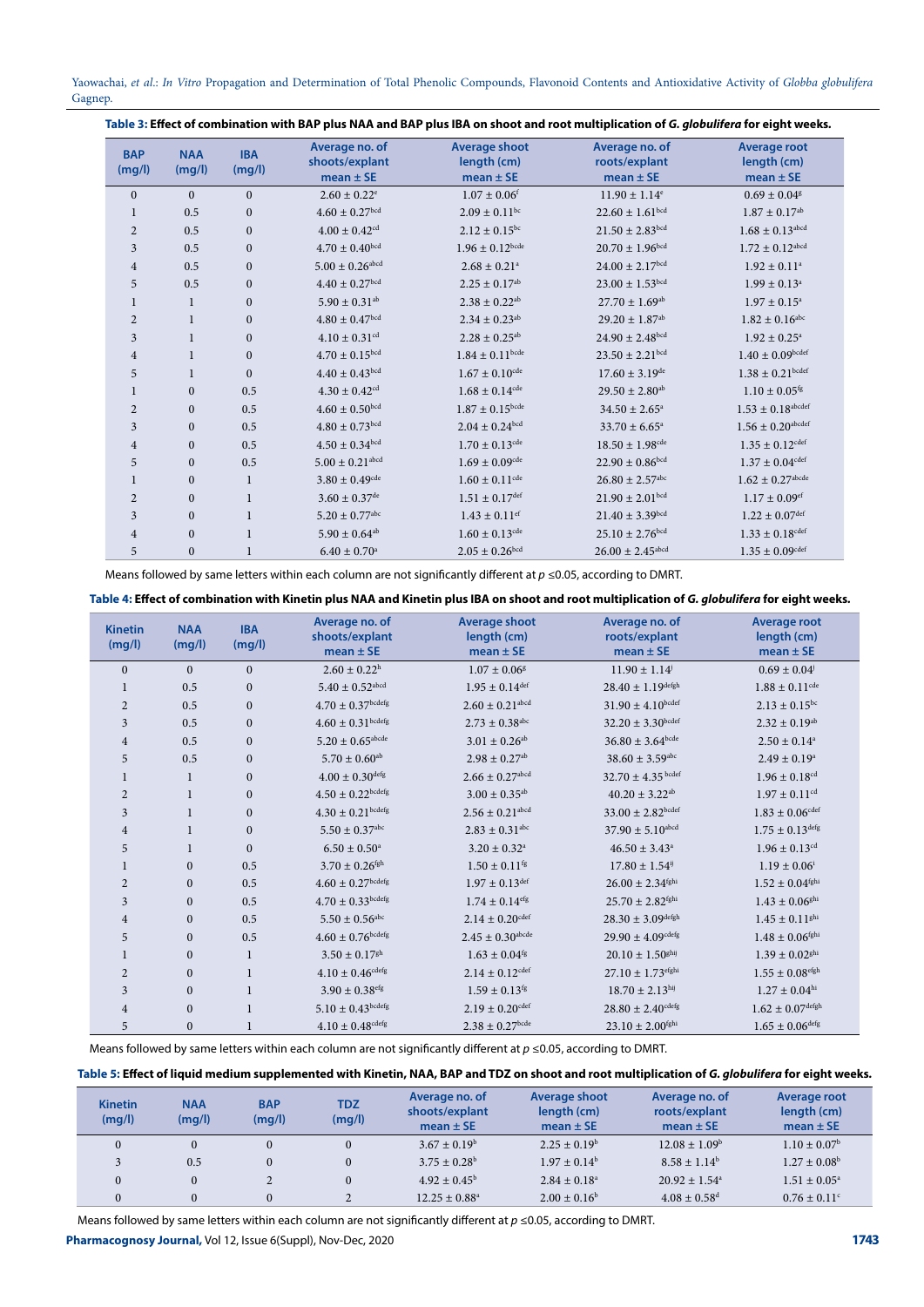Plantlets (6-8 cm in height) with well-developed shoots and roots were transferred for eight weeks during the rainy season into a greenhouse at the Department of Biology, Faculty of Science, Mahasakham University, Mahasarakham, Thailand. After eight weeks, plantlets of *G. globulifera* transplanted into the soil, sand and soil mixed with sand produced various sizes of storage roots and new leaves. They are well adapted to the external environment and can be used as planting material. All the planting material showed 100% survival rate. The maximum number of shoots (4.35 shots/plant), average shoot length (14.03 cm) and number of leaves (31.55 leaves/plant) were observed in soil (Table 6 and Figure 3).

#### Bioactive Compounds

Antioxidant activity is an excellent example of how plant extracts can provide a practical gain.10 From the results of TPC, TFC and free radical scavenging activity (FRSA) of methanol extracts of *ex vitro* plantlets and *in vitro*-derived plantlets, the results specified that there is a significant

difference between the extracts of different parts of the plantlets. The TPC demonstrated in gallic acid equivalents showed the highest value of 52.28 mg GAE/g crude extract in the rhizome of *in vitro*-derived plantlets, whereas the rhizome of *ex vitro* plantlets showed 50.56 mg GAE/g crude extract (Table 7). Likewise, the rhizome of the *in vitro*derived plantlets had the highest FRSA (93.55%) and lowest  $IC_{50}$  (0.46 mg/ml). TFC was expressed in catechin equivalents and showed the highest value of 33.62 mg CE/g crude extract in the rhizome of *ex vitro*  plantlets. The DPPH scavenging ability had higher correlations with TPC ( $r = 0.913$ ), and less correlation with TFC ( $r = 0.894$ ).

## **DISCUSSION**

When the microshoots of *G. globulifera* were cultured on the MS medium with various concentrations of BAP or Kinetin alone, BAP plus NAA or IBA, Kinetin plus NAA or IBA added, the shoot and root formation were different. In the same genus, the BAP treatments are consistent



**Figure 2:** Multiple shoot formation of *G. globulifera* after eight weeks of cultivation on liquid MS medium supplemented with plant growth regulators.  $(A. MS (control), B. Kinetin 3 mg/l + NAA 0.5 mg/l, C. BAP 2 mg/l and D. TDZ 2 mg/l).$ 



**Figure 3:** Acclimatized plantlets eight weeks after transfer to pots in a greenhouse. (A. soil, B. sand and C. soil:sand (1:1)).

#### **Table 6: Effect of potting media on plantlet performance of** *G. globulifera* **after eight weeks of acclimatization.**

| <b>Potting medium</b> | Average no. of<br>shoots/plant<br>mean $\pm$ SE | <b>Average shoot</b><br>length (cm)<br>mean $\pm$ SE | Average no. of leaves/<br>plant<br>Mean $\pm$ SE | Survival rate (%) |
|-----------------------|-------------------------------------------------|------------------------------------------------------|--------------------------------------------------|-------------------|
| Soil                  | $4.35+0.42^a$                                   | $14.03 + 0.51$ <sup>a</sup>                          | $31.55 \pm 2.19^{\circ}$                         | 100               |
| Sand                  | $2.90 \pm 0.2^b$                                | $6.27 \pm 0.37^{\rm b}$                              | $14.80 \pm 1.11$ <sup>c</sup>                    | 100               |
| Soil mixed with sand  | $3.55 + 0.27$ <sup>ab</sup>                     | $7.23 + 0.58^b$                                      | $19.90 \pm 1.46^{\circ}$                         | 100               |

Means followed by same letters within each column are not significantly different at *p*≤0.05, according to DMRT.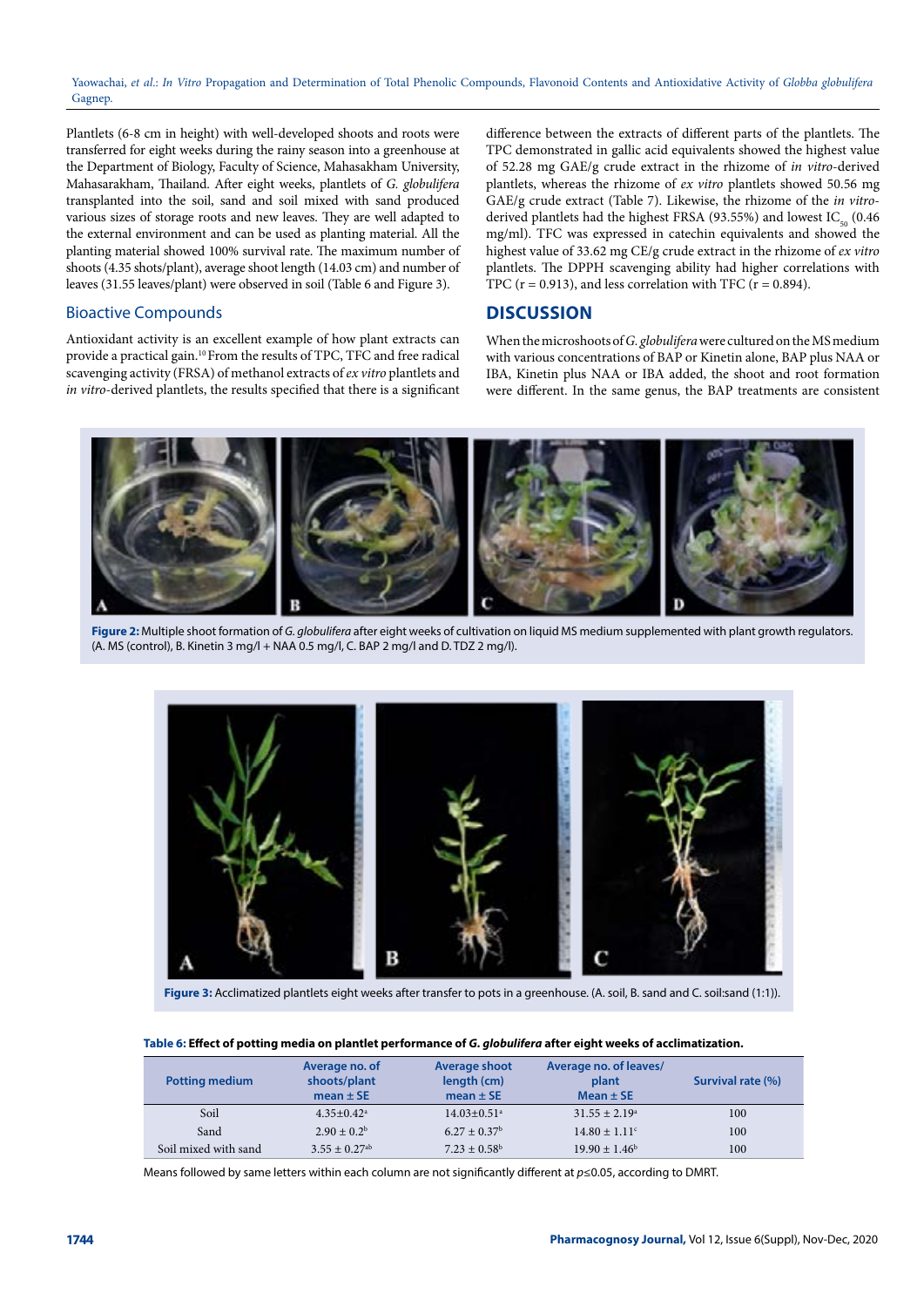| <b>Explant</b>   |              | <b>TPC</b><br>(mg GAE/g crude<br>extract)<br>mean $\pm$ SE | <b>TFC</b><br>(mg CE/g crude<br>extract)<br>mean $\pm$ SE | <b>FRSA</b><br>(%)<br>mean $\pm$ SE | $IC_{50}$<br>(mg/ml)<br>mean $\pm$ SE |
|------------------|--------------|------------------------------------------------------------|-----------------------------------------------------------|-------------------------------------|---------------------------------------|
|                  | Rhizome      | $50.56 \pm 0.54^b$                                         | $33.62 \pm 0.32^{\circ}$                                  | $92.01 \pm 0.07^{\circ}$            | $0.47 \pm 0.002$ <sup>f</sup>         |
| Nature           | Storage root | $33.63 \pm 0.37$ <sup>f</sup>                              | $15.31 \pm 0.90$ <sup>d</sup>                             | $73.47 \pm 0.41$ <sup>c</sup>       | $0.65 \pm 0.004$ <sup>d</sup>         |
|                  | Leaf         | $45.81 \pm 0.71$ <sup>c</sup>                              | $19.53 \pm 0.22^b$                                        | $70.25 \pm 0.26$ <sup>d</sup>       | $0.67 \pm 0.001$ <sup>d</sup>         |
|                  | Pseudostems  | $20.75 + 0.26$ <sup>g</sup>                                | $5.61 \pm 0.59$ <sup>e</sup>                              | $37.59 \pm 0.42$ <sup>f</sup>       | $1.31 \pm 0.002^{\text{a}}$           |
|                  | Rhizome      | $52.28 \pm 0.41$ <sup>a</sup>                              | $32.20 \pm 0.77$ <sup>a</sup>                             | $93.55 \pm 0.18^a$                  | $0.46 \pm 0.002$ <sup>f</sup>         |
| In vitro-derived | Storage root | $39.91 \pm 0.60^{\text{d}}$                                | $17.39 + 0.52^{\circ}$                                    | $87.48 \pm 0.16^b$                  | $0.52 \pm 0.003$ <sup>e</sup>         |
| plantlets        | Leaf         | $36.56 \pm 0.14$ <sup>e</sup>                              | $15.53 \pm 0.13^{\text{d}}$                               | $59.32 \pm 1.72$ <sup>e</sup>       | $0.81 \pm 0.015$ <sup>c</sup>         |
|                  | Pseudostems  | $21.93 + 0.17$ <sup>g</sup>                                | $6.87 \pm 0.26$ <sup>e</sup>                              | $38.42 \pm 0.43$ <sup>f</sup>       | $1.28 \pm 0.007^{\rm b}$              |

Table 7: TPC, TFC, FRSA and IC<sub>50</sub> in 80% (v/v) methanol extract of *G. globulifera* by ultrasonically method from different parts of explant.

Means followed by same letters within each column are not significantly different at *p*≤0.05, according to DMRT.

with Kho *et al*. 11 who reported the medium supplement with 3 mg/l of BAP showed the highest number of shoots (6.60 shoots/explant) when culturing *G. brachyanthera*. Nevertheless, these results differed from those of Chuengpanya *et al*. 4 who reported that the maximum number of shoots was 24.1 shoots/explant and 180.4 roots/explant when culturing *G. siamensis* on MS medium containing 2.0 mg/l of BAP. Saensouk *et al.*<sup>5</sup> reported different results, the MS medium supplemented with 3.0 mg/l of BAP show the number of shoots was 3.80 shoots/explant of *G. schomberkii*. Then, 5 mg/l of Kinetin showed the best response on shoot and root induction. These results are different from Parida *et al.*12 who reported the maximum number of shoots was 5.8 shoots/explant when culturing *G. marantina* on a medium that contained 3 mg/l Kinetin. The result of comparing different plant growth regulators on liquid media showed the differences from Saensouk *et al*. 5 who reported *in vitro* propagation of *G. schomburgkii* on MS medium supplemented with 2.00 mg/l of TDZ (9.10 shoots/explant).

A culture medium was supplemented with cytokinins (BAP, Kinetin and TDZ) displayed a strong effect on the proliferation rate of the micropropagation process. In general, BAP, Kinetin and TDZ hormones have been the most commonly used media and plant growth regulators in plant micropropagation. Cytokinin also mediates the responses to irrelevant factors, such as light conditions in the shoot and accessibility of nutrients and water in the root.13 BAP could increase the level of cytokinin in plants, protects the pith tissue and prolongs the active photosynthetic duration and improves the photosynthetic efficiency factors.<sup>14</sup> Kinetin could maintain the stability of chlorophyll and enhances the activities of antioxidant enzymes.15 TDZ could be an effective bioregulator in plant tissue cultures in a wide array of plant species.<sup>16</sup>

In the present study, it was found that using a plant growth regulator combination (BAP plus NAA or IBA and Kinetin plus NAA or IBA) could induce shoot formation in similar amounts. The results show the best shoot and root induction occurred on the medium supplement with BAP plus NAA or IBA. These results are different from Parida *et al*. 12 who studied the effect of combinations of plant grow regulators. MS medium supplement with 3 mg/l of BAP plus 0.5 mg/l of NAA showed the best number of shoots (6.5 shoots/explant). The effect of Kinetin in combination with NAA or IBA demonstrated an increase in the number of plantlets as well. In the same family, these results are consistent with Nguyen *et al.* 17 who reported a medium supplement with 1 mg/l of Kinetin plus 0.5 mg/l of NAA have the highest number of shoots (5.10 shoots/explant) and best shoot length (6.43 cm). However, root induction was effective when using a combination of cytokinin and auxin. NAA is a plant growth regulator in the auxin group and is used for plant tissue culture. It is also a rooting agent and used for vegetative propagation of plants from stem and leaf explants.18 The number of

shoots per explant induced depended on the ratio of cytokinin and auxin used for shoot multiplication. Cytokinin is responsible for the regulation of plant growth through an influence on the number or duration of cell division cycles in the root and shoot meristems.<sup>19</sup> Auxins play a major role in root development, apical dominance and plant senescence, and is associated with cell expansion, cell division and cell differentiation.20

In the present study, *in vitro* plantlets derived using the tissue culture technique produced new shoots, roots and leaves. The plantlet was healthy and morphologically like the mother plants after being transferred to the field. These results differ from those of Saensouk *et al.*<sup>5</sup> who reported that when the plantlets of *G. schomburgkii* were transferred to pots containing sand they showed the highest percentage of surviving plantlets (80%), average number of leaves per shoot (21.62) and average shoot length (15.00 cm). In this study, *in vitro* plantlets derived from tissue culture techniques produced healthy and plants morphologically similar to the mother after being transferred to the field.

Plants contain a wide range of bioactive compounds with essential health and food applications. Among these compounds, a strong correlation was observed between antioxidant activity and the total plant phenolic content, indicating that phenolic compounds may be the main contributor to their antioxidant ability.<sup>21</sup> The characterization of the phytochemical contents of different tissues of *G. globulifera* is critical to establishing its medicinal importance. The total phenol and flavonoid contents of *in vitro*-derived plantlets for one year and natural conditions are the rhizomes, storage root, leaves and pseudostems. In this study, it was demonstrated that *in vitro*-derived plantlets had higher levels of phenolic and antioxidant activities than those in natural plantlets. This is consistent with Shohael *et al*. 22 who reported that *in vitro* conditions enhanced the secondary production of metabolites through the modulation of primary plant metabolism. The rate of synthesis and gene expression of secondary metabolites may be significantly affected by the nutritional content and plant hormones used in the *in vitro* culture.<sup>23</sup>

## **CONCLUSION**

In conclusion, a wide-ranging investigation into *in vitro* propagation by shoot proliferation, measurement of the total phenolic contents, total flavonoid contents and the free radical scavenging activity (FRSA) analysis, was conducted. Consequently, the present research will contribute to commercial production and pharmaceutically significant conservation. The determination of the free radical scavenging potential of methanol extracts from *G. globulifera* can be used for therapeutic benefits. This study presents the first report of shoot multiplication, acclimatization, total phenolic contents, total flavonoid contents and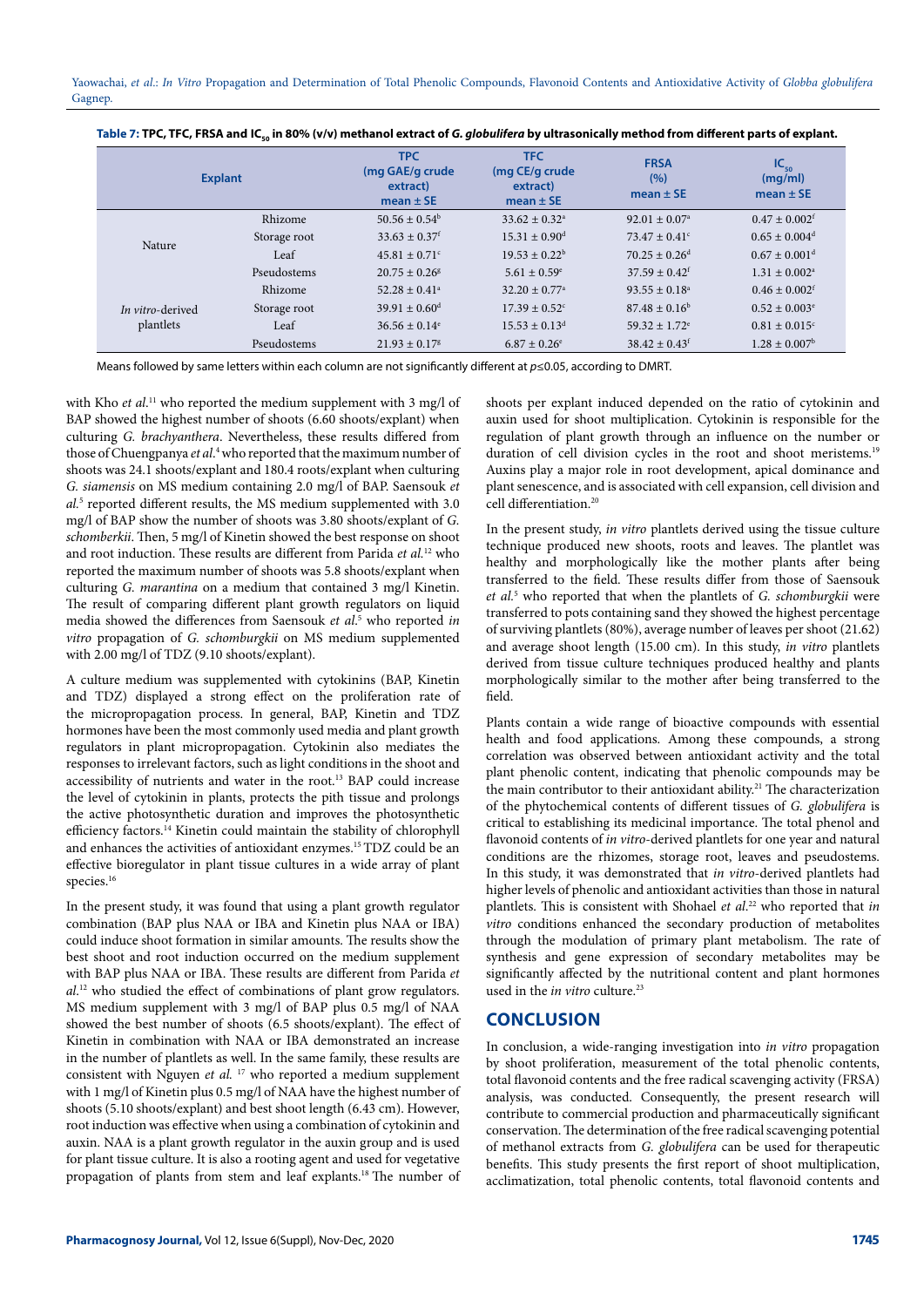antioxidant activity of *G. globulifera*. This significant study could be useful for propagating *G. globulifera* at a commercial scale, as well as for genetic improvement of this valuable plant in the future.

## **ACKNOWLEDGEMENTS**

The authors would like to thank the Department of Biology, Faculty of Science, Mahasarakham University for their facilities during the research. Also, thanks to Dr. Jolyon Dodgson for language editing and suggestions to improve the manuscript. This research was financially supported by the Faculty of Science, Mahasarakham University (Grant year 2020).

## **REFERENCES**

- 1. Aslam MS, Ahmad MS. Ethno botanical uses of *Globba* species: a brief review. BAOJ Pharm. 2017;3(2):1-7.
- Murashige T, Skoog F. A revised medium for rapid growth and bioassay tobacco tissue culture. J Plant Physiol. 1962;15:473-97.
- 3. Parida R, Mohanty S, Nayak S. *In vitro* plant regeneration potential of genetically stable *Globba marantina* L., Zingiberaceous species and its conservation. Proceedings of the National Academy of Sciences India Section B - Biological Sciences. 2018:88(1):321-27.
- 4. Chuengpanya R, Chuenboonngarm N, Jenjittikul T, Thammasiri K, Umpunjun P, Muangkroot A. Effects of N6-benzyladenine on micropropagation of *Globba williamsiana* 'Dok Khao.' The 9<sup>th</sup> Botanical Conference of Thailand, 2015. p. 1-13.
- 5. Saensouk P, Saensouk S, Pimmuen P. *In vitro* propagation of *Globba schomburgkii* Hook. f. via bulbil explants. Walailak J Sci & Tech. 2018;15(10):701- 10.
- 6. An K, Zhao D, Wang Z, Wu J, Xu Y, Xiao G. Comparison of different drying methods on Chinese ginger (*Zingiber officinale* Roscoe): Changes in volatiles, chemical profile, antioxidant properties, and microstructure. Food Chem. 2016;197:1292-300.
- 7. Lister E, Wilson P. Measurement of total phenolics and ABTS assay for antioxidant activity (personal communication). Lincoln, New Zealand: Crop Research Institute; 2001.
- 8. Zhishen J, Mengcheng T, Jianming W. The determination of flavonoid contents in mulberry and their scavenging effects on superoxide radicals. Food Chem. 1999;64(4):555-9.
- 9. Yen GC, Hsieh CL. Antioxidant effects of dopamine and related compounds. Biosci Biotechnol Biochem. 1997;61(10):1646-9.
- 10. Angerhofer CK, Maes D, Giacomoni PU. The use of natural compounds and botanicals in the development of anti-aging skin care products. Skin Aging Handbook. 2009:205-63.
- 11. Kho PE, Sani HB, Boyce PC, Sim SL. *In vitro* propagation of *Globba brachyanthera*  K.Schum. Asia Pac J Mol Biol Biotechnol. 2010;18(1):117-20.
- 12. Parida R, Mohanty S, Nayak S. *In vitro* plant regeneration potential of genetically stable *Globba marantina* L., Zingiberaceous species and its conservation. Proceedings of the National Academy of Sciences India Section B - Online J Biol Sci. 2018;88(1):321-27.
- 13. Werner T, Schmülling T. Cytokinin action in plant development. Curr Opin Plant Biol. 2009;12(5):527-8.
- 14. Ren B, Zhu Y, Zhang J, Dong S, Liu P, Zhao B. Effects of spraying exogenous hormone 6-benzyladenine (6-BA) after waterlogging on grain yield and growth of summer maize. Field Crops Res. 2016;188:96-104.
- 15. Wang Y, Wang J, Shi B, Yu T, Qi J, Meyerowitz EM, Jiao Y. The stem cell niche in leaf axils is established by auxin and cytokinin in *Arabidopsis*. Plant Cell. 2014;26(5):2055-67.
- 16. Guo B, Abbasi BH, Zeb A, Xu LL, Wei YH. Thidiazuron: a multi-dimensional plant growth regulator Afr J Biotechnol. 2011;10(45):8984-9000.
- 17. Nguyen HL, Doan TD, Tae HK, Moon SY. Micropropagation of zedoary (*Curcuma zedoaria* Roscoe) - A valuable medicinal plant. Plant Cell Tiss Org Cult. 2005;81(1):119-22.
- 18. Khandaker MM, Md Rasdi MZ, Naeimah NN, Mat N. Effects of naphthalene acetic acid (NAA) on the plant growth and sugars effects on the cut flowers mokara chark kuan orchid. Bioscience. 2017;33(1):19-30.
- 19. Werner T, Motyka V, Strnad M, Schmülling T. Regulation of plant growth by cytokinin. Proc Natl Acad Sci U.S.A. 2001;98(18):10487-92.
- 20. Vadassery J, Ritter C, Venus Y, Camehl I, Varma A, Shahollari B, *et al.* The role of auxins and cytokinins in the mutualistic interaction between *Arabidopsis* and *Piriformospora indica*. Mol Plant Microbe Interact. 2008;21(10):1371-83.
- 21. Martins S, Mussatto SI, Martínez-Avila G, Montañez-Saenz J, Aguilar CN, Teixeira JA. Bioactive phenolic compounds: production and extraction by solidstate fermentation. A Review Biotechnol Adv. 2011;29(3):365-73.
- 22. Shohael AM, Ali MB, Yu KW, Hahn EJ, Islam R, Paek KY. Effect of light on oxidative stress, secondary metabolites, and induction of antioxidant enzymes in *Eleutherococcus senticosus* somatic embryos in bioreactor. Process Biochem. 2006;41(5):1179-85.
- 23. Manivannan A, Soundararajan P, Park YG, Jeong BR. *In vitro* propagation, phytochemical analysis, and evaluation of free radical scavenging property of *Scrophularia kakudensis* Franch tissue extracts. Biomed Res Int. 2015:1-11.